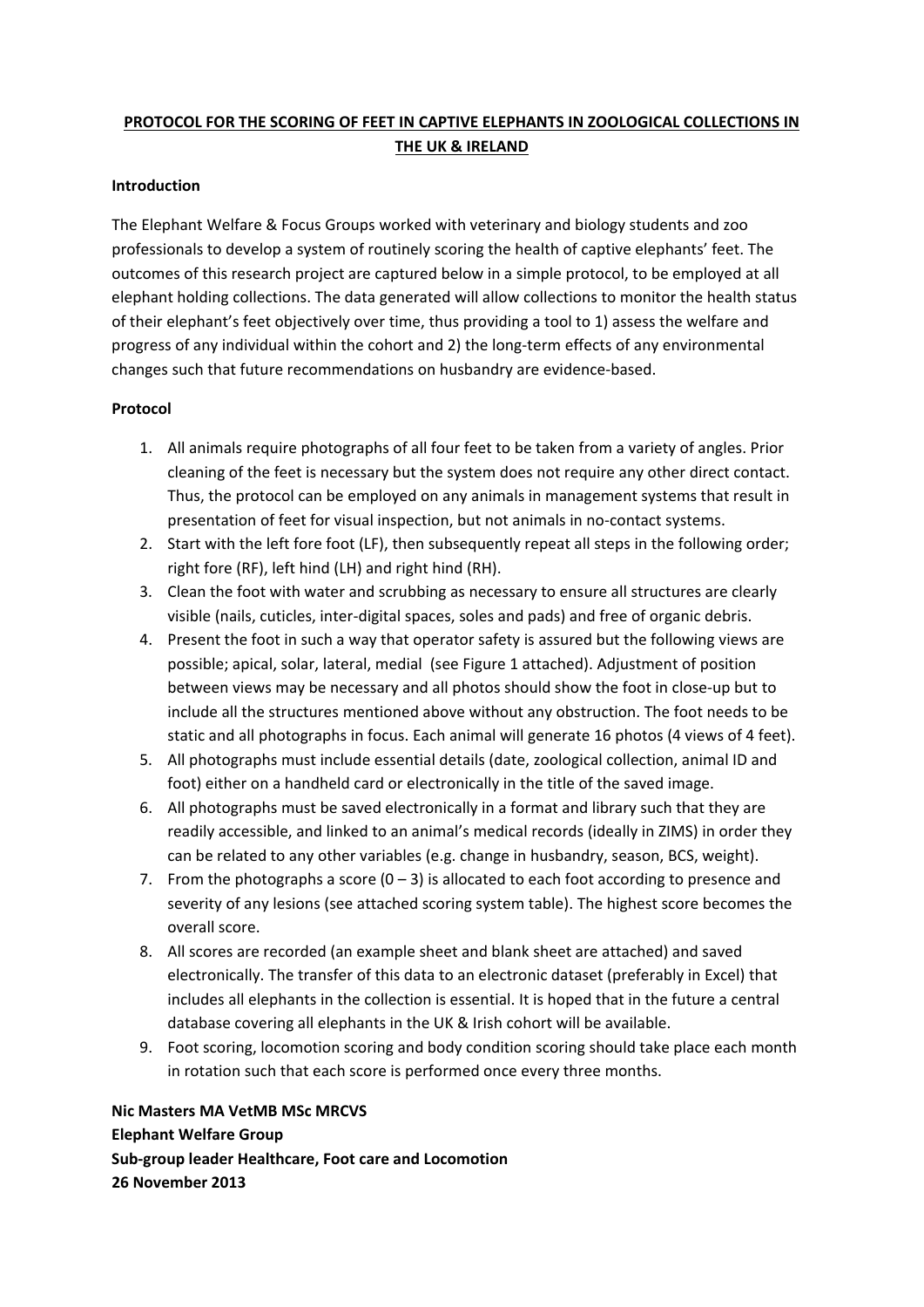

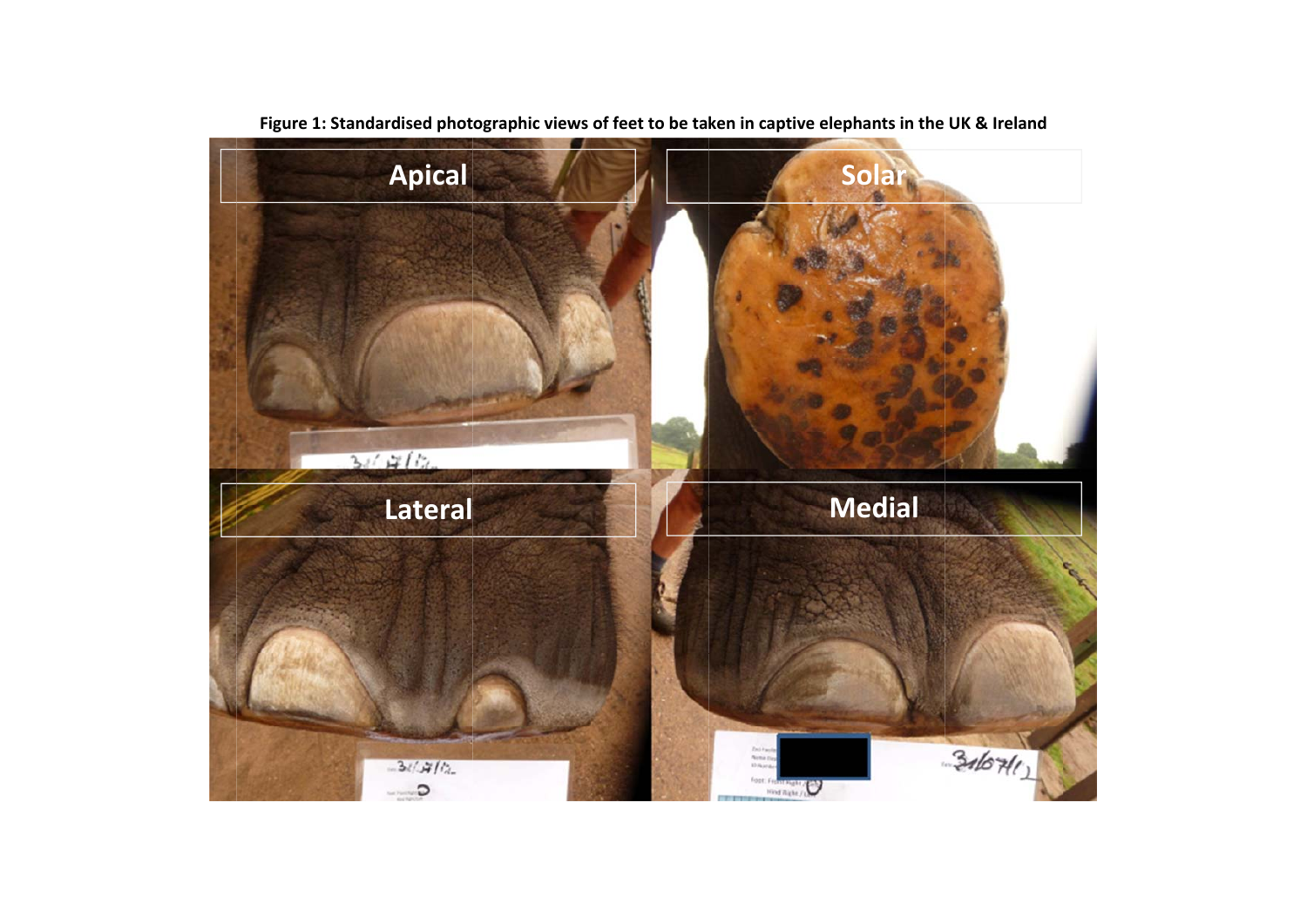| <b>Severity</b>              | <b>Category</b>                                                                                                                                                                                         | <b>Photographic examples</b> |                                                                                                                                                      |  |
|------------------------------|---------------------------------------------------------------------------------------------------------------------------------------------------------------------------------------------------------|------------------------------|------------------------------------------------------------------------------------------------------------------------------------------------------|--|
| $\circ$<br>(Normal)          | · No lesions<br>. Normal nails, soles and pads                                                                                                                                                          |                              | . No action required<br>. Continue with routine<br>foot care regime                                                                                  |  |
| $\mathbf{1}$<br>(Mild)       | . Nail cracks without<br>complication<br>· Overgrown nails, soles<br>and/or pads<br>· Disfigured nails<br>· Overgrown cuticles                                                                          |                              | · Corrective pedicures<br>required<br>· Once complete, any<br>overgrown nails or cuticles<br>will be normal and the<br>overall score may become<br>٥ |  |
| $\overline{2}$<br>(Moderate) | . Full thickness deficit of solar<br>horn, exposing underlying<br>TISSUE<br>. Nail crack extending into and<br>exposing underlying tissue                                                               |                              | · Corrective pedicures<br>required<br>· Plus local debridement<br>and local antibacterial<br>therapy                                                 |  |
| $\overline{3}$<br>(Severe)   | . As for 2 with tract(s) into<br>deeper tissue and purulent<br>discharge<br>· Upgrade from 2 when<br>Persists unchanged for<br>$a^2$<br>more than 8 weeks<br>b. Occurs more than 3<br>times in 12 weeks |                              | . As for 2 plus further<br>investigation including<br>microbiology and<br>radiography to<br>exclude/diagnose osteitis<br>of phalanges                |  |

## Scoring system for abnormalities of the feet in captive elephants in the UK & Ireland

### Example score sheet for feet in captive elephants in the UK & Ireland

| Collection: ABC                      | Date: 2 July 2013                     |
|--------------------------------------|---------------------------------------|
| Individual elephant ID (name): Nelly | Individual elephant ID (ZIMS): AB1234 |

| Foot              | <b>Score (0-3)</b> | <b>Description</b>                                    | <b>Photos</b><br>taken | <b>Action</b>                              |
|-------------------|--------------------|-------------------------------------------------------|------------------------|--------------------------------------------|
| Left fore         | $\overline{2}$     | Deep nail crack exposing<br>underlying tissue         | 4                      | Pedicure, debride,<br>(local antibiotics?) |
| <b>Right fore</b> | 3                  | <b>Full thickness solar</b><br>deficit with discharge | 4                      | As for LF with swabs<br>and radiography    |
| Left hind         | $\bf{0}$           | normal                                                | 3                      | Normal routine                             |
| <b>Right hind</b> | 1                  | Uncomplicated nail crack                              | 4                      | Corrective pedicure                        |
| Overall score     | 3                  |                                                       |                        |                                            |

Comments: Crack on RH digit 3, LF crack has deepened since last week, RF 'abscess' now discharging so swab for culture & antibiotic sensitivity and booked digital radiography for next week. No lateral image of LH due to enclosure design. Continue on current analgesia.